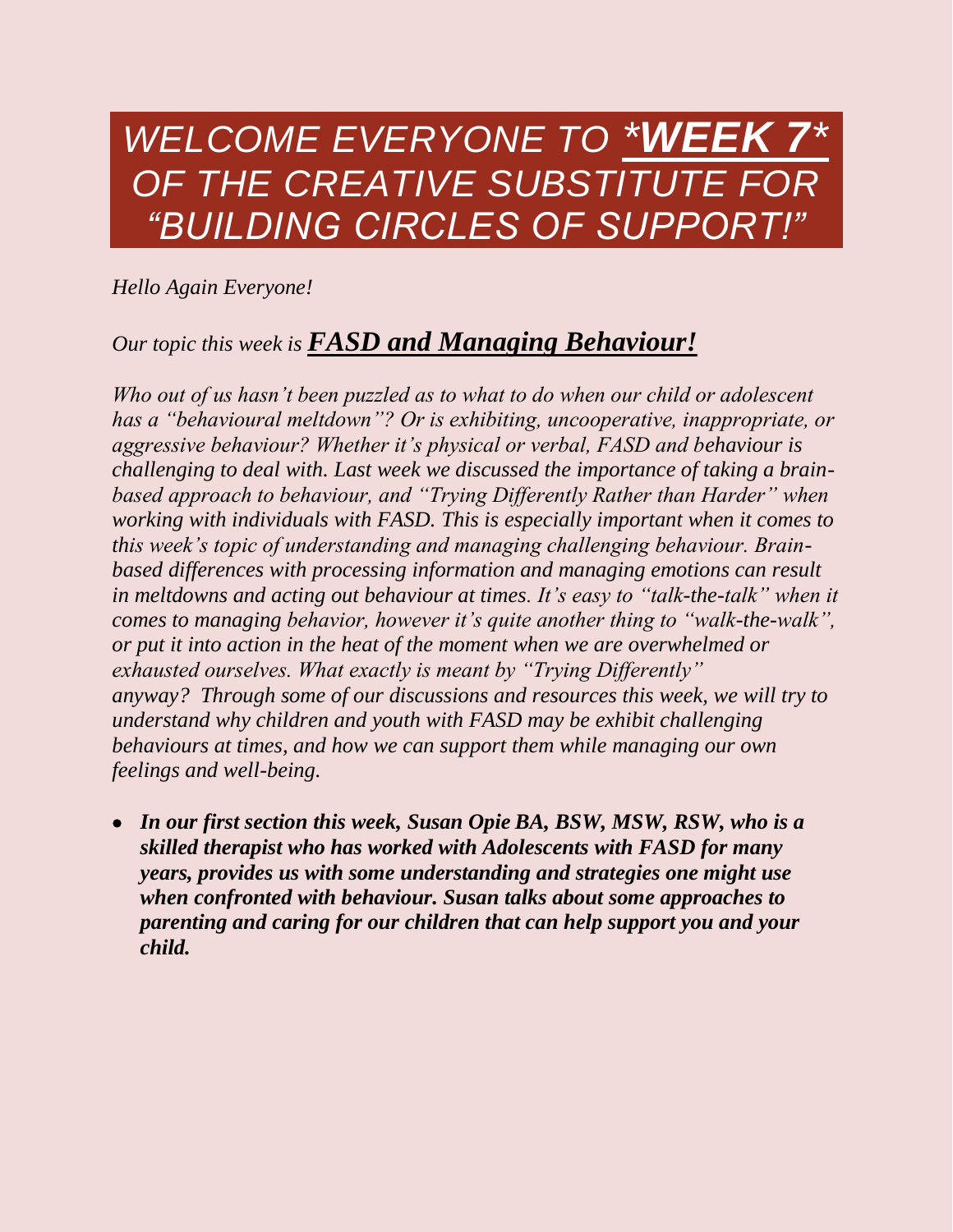*What is discipline?*

*Let's look at the word discipline for a moment. So often when we talk about discipline we are thinking of punishment and consequences. I find many people see punishment and consequences as absolutely necessary for* 

*parenting. Unfortunately, research shows punishment is the least effective way to teach anything to anyone! And if that weren't enough of a shock to our beliefs, punishment is a particularly difficult way for our children with FASD to learn.*

*When we look at the root of the word discipline it means to teach. When we raise children, our job as parents is to help them learn to be the best person they can be:*

- *We use many tools to teach them.*
- *We role model behaviour.*
- *We talk with our children and explain things to them.*
- *We set up their environment to support safety when we 'baby proof' our houses.*
- *We set up a structure that supports getting up in the morning, eating regular meals, doing daily activities, having quiet times, and so on.*

*All children learn from what we do, how we interact with them, what rules and environments we have. When we look at the areas of brain functioning that may be different in our children with FASD, finding different ways to parent almost always leads to better outcomes: our children do better with their behaviours, and parents are then less stressed.*

*Unfortunately there is no menu of dos and don'ts that work for everyone with FASD, so let's look at some principles of how to approach concerns we may have about behaviour in our children with FASD:*

## *Avoid Power Struggles!*

*Because of the differences in how the brains of children with FASD work, our children are often more dependent on having familiar structure and consistent ways of doing things. Being flexible to changing situations can be difficult for many children with FASD.*

*Children with FASD frequently benefit from what Diane Malbin has called a "gift of time." In other words, if we insist they comply with a request very quickly, we often set up a dynamic where the child will melt down. If we prepare them for what is to come, and give them that gift of time, they may be able to do what we are hoping for.*

*Getting into power struggles with our kids, saying 'do this' to which they respond 'no' or with melt down behaviours, does not work well for our kids with*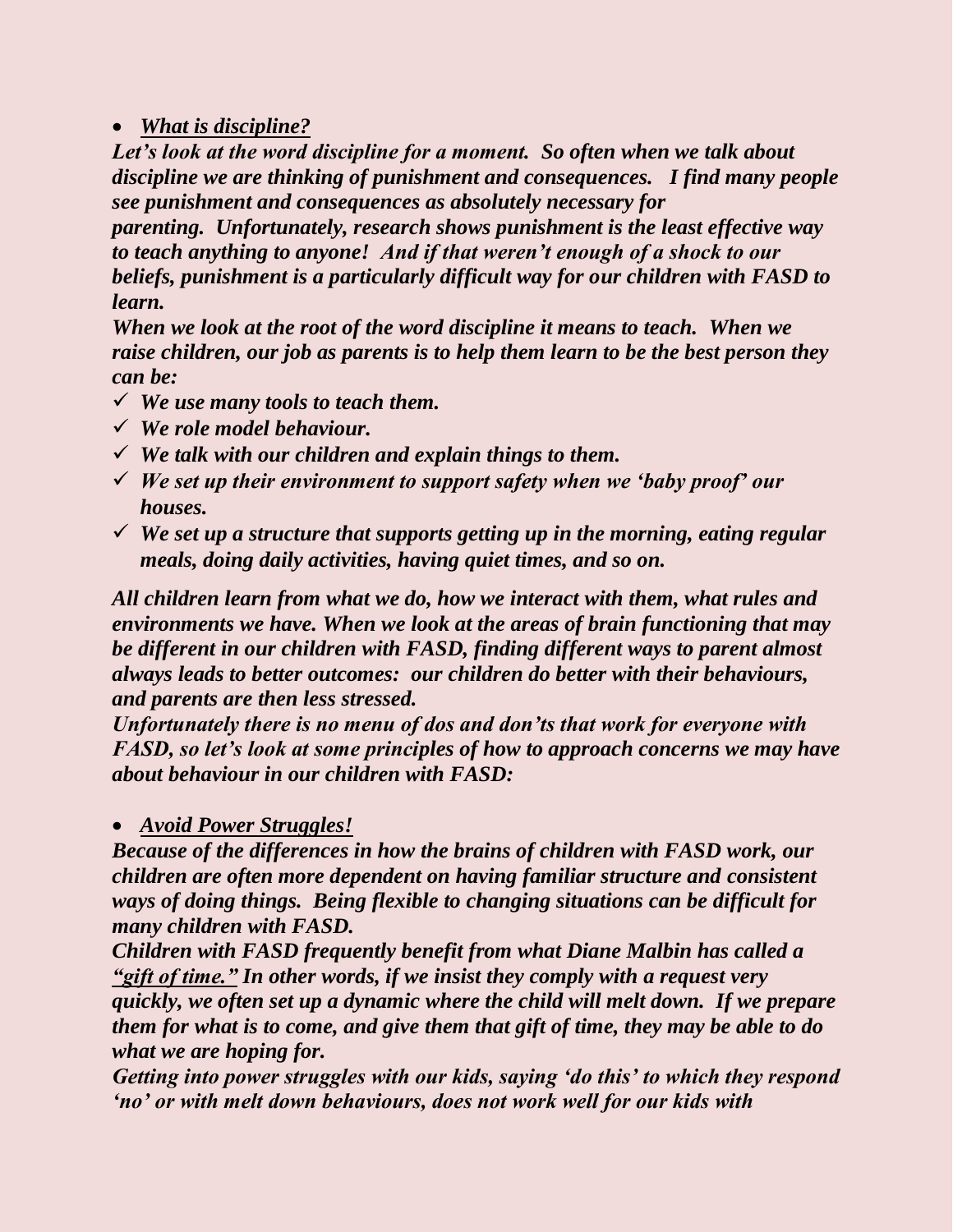*FASD. They get very upset, behave badly, and are 'stuck' unable to get back to managing their emotions and behaviours. And of course we as the caregivers become upset and stressed too.*

*Rod Densmore, a parent in BC, has suggested that if we 'avoid backing a child, youth, or adult with FASD into a corner' things go a lot better, with way less stress for all involved. We metaphorically 'back our children into a corner' when we make too many demands of them, or demand a quick response, or get into power struggles of 'yes you will', and they go 'no I won't'.*

*Take a minute or two to make a list of all the things you could do that you would guarantee your child with FASD would have a meltdown within a minute or two. This list then gives you a lot of ideas of what not to do, and is a beginning place of what else to do in these situations.*

## *Reduce Stress*

*Research has shown that individuals with FASD are quickly and easily put into strong stress reactions. Think about the fight, flight, and freeze responses we all have if we feel unsafe or threatened, and how unpleasant it is to feel all the stress hormones running through our bodies.*

*For many children with FASD, these stress reactions are set off frequently and quickly. Think about how the classic stress reactions look in terms of behaviours we may have difficulty with:* 

| <b>Stress Response</b> | <b>Behaviours</b>        | <b>Outcomes</b>          |
|------------------------|--------------------------|--------------------------|
| Fight                  | Verbal/emotional         | Anger                    |
|                        | outhursts                | <b>Hurt</b> feelings     |
|                        | <b>Hitting people</b>    | Damaged relationships    |
|                        | <b>Breaking things</b>   | <b>Property damage</b>   |
|                        |                          | Criminal charges (teens) |
| Flight                 | <b>Running away from</b> | <b>Fear and worry</b>    |
|                        | school or caregiver      | Harm from running into   |
|                        | Missing children         | traffic or other unsafe  |
|                        | <b>AWOLs with teens</b>  | areas                    |
|                        |                          | <b>Exploited teens</b>   |
| Freeze                 | 'Shut down'              | <b>Hurt</b>              |
|                        | Can't communicate or     | <b>Misunderstandings</b> |
|                        | engage with others       | Outbursts if pushed to   |
|                        |                          | 'come out of it'         |

*It is much easier to prevent strong stress reactions than it is to recover from them. The child's body has to slowly clear all the stress hormones and all the impact of these hormones.*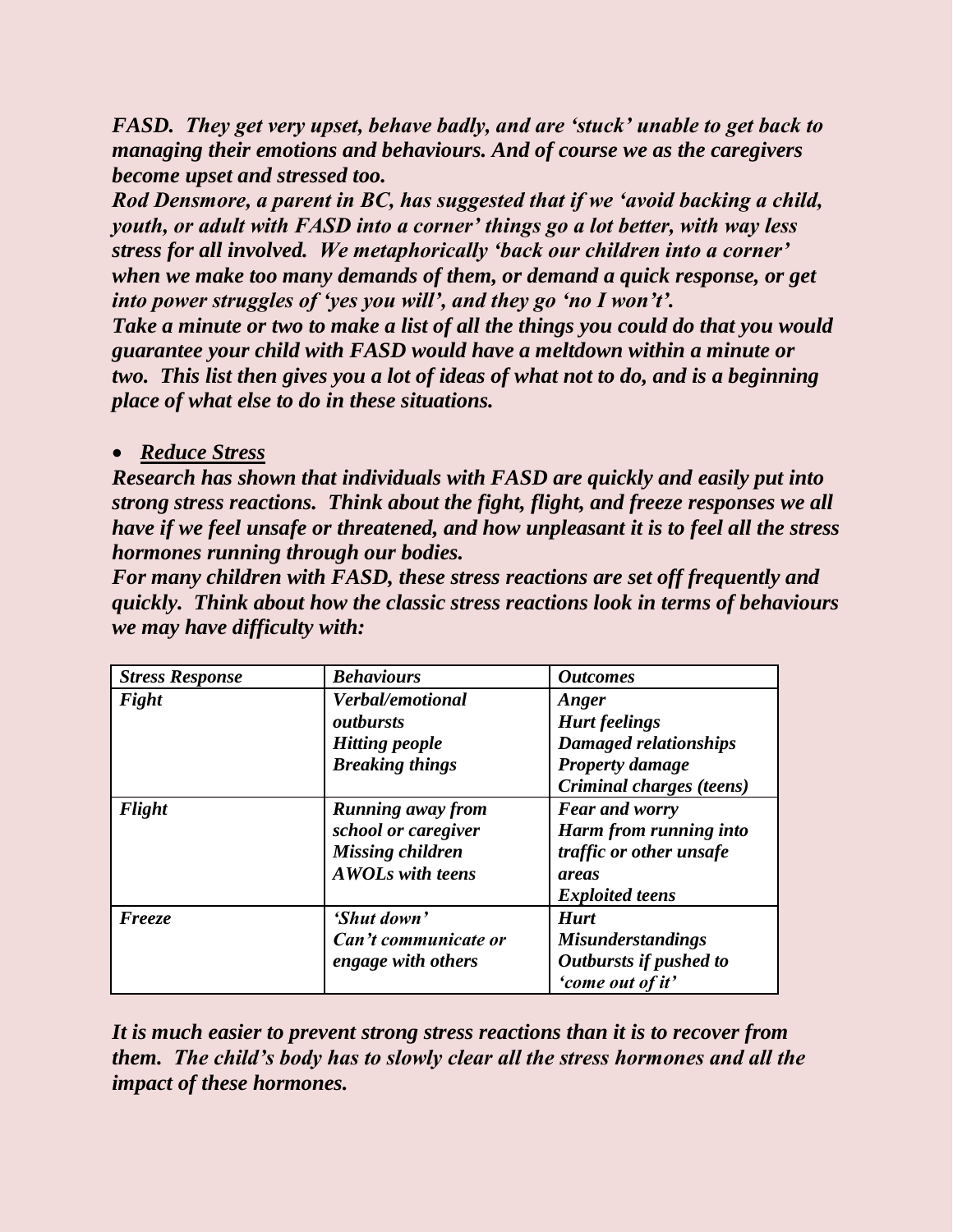- *Learn to recognize the signs of approaching meltdowns.*
- *Teach and role model taking breaks to bring down the stress.*
- *Avoid power struggles as much as possible.*
- *Learn about what stresses your child. Think about how to avoid or minimize these events.*
- *As children get older, help them learn what works for them to prevent serious stress reactions.*
- *What about Consequences?*

*Difficulty with cause and effect reasoning, make consequences and punishments ineffective for many children with FASD. Consider other teaching and parenting tools whenever possible. If you do use consequences: DO make them immediate and time limited.*

*DO make sure child understands the connection between behaviour and consequence. Do NOT ASSUME that they do understand. Ask them what led to the consequence. Their answer can be very revealing!*

*DO NOT use Natural Consequences without a lot of thought. For example, most children will come back in for their mitts if the weather is very cold. A child with FASD may not notice they are cold and get severe frost bite.*

*DO NOT use any consequence if it is not clearly helping your child learn what you hope they will learn. Consequences can leave children feeling unloved, misunderstood, and put them at risk of emotional and behavioural difficulties. Time Outs are frequently not effective for children with FASD especially if they have memory difficulties or issues with impulsivity. Use calming strategies, and invite children and youth into calming activities proactively when you notice things are beginning to get more difficult.*

*S.T.O.P. and Think*

*When things are not going as you would hope: Stop! Step back. Think through what is happening. Respond from a calm stance.* 

> *Take Care of You! You are so important to your child! They need your support! Remember: Self-care, Self-care, Self-care!*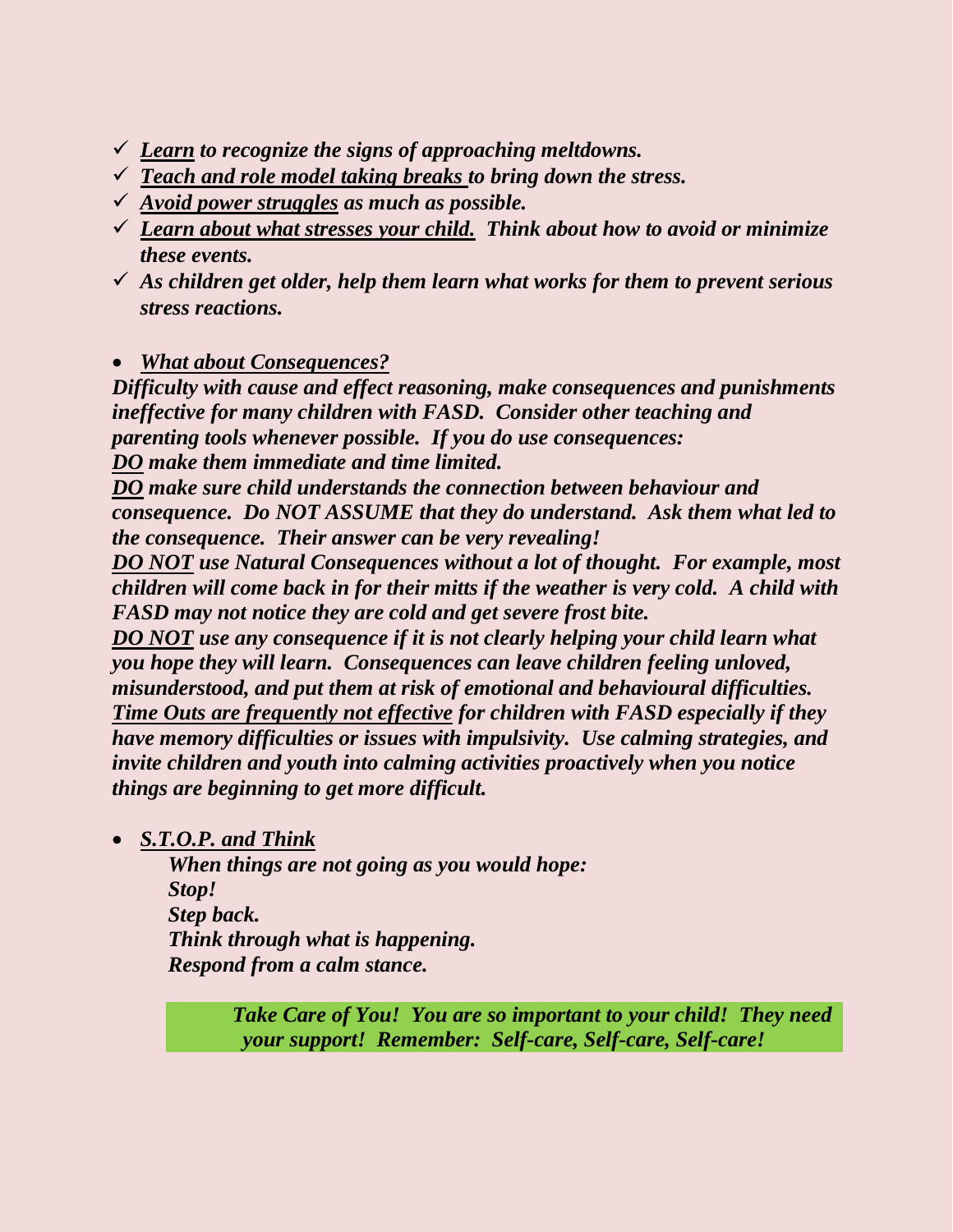*Our next resource this week is a podcast on [Understanding FASD and](https://www.fasdsuccess.com/blog/Fasdandagression)  [Aggression with Dr. Mansfield Mela.](https://www.fasdsuccess.com/blog/Fasdandagression) Although he focuses mostly on aggression, he refers to many other types of behavior in FASD as well. He discusses what is happening in the brain during aggression, the reasons for aggression, as well as what can trigger it. Finally, he ends up giving us some practical strategies to help make our lives easier in managing behavioral episodes.* 

| Dr. Mansfield Mela is an Associate Professor of Psychiatry at the University of Saskatchewan. His clinical |  |  |  |  |
|------------------------------------------------------------------------------------------------------------|--|--|--|--|
| practice is out of the Forensic Outpatient Clinic at University of Saskatchewan and the Forensic           |  |  |  |  |
| Inpatients Services at Regional Psychiatric Center, Saskatoon.                                             |  |  |  |  |
| His interest in FASD began with a desire to better understand and assist his clients, who he felt at the   |  |  |  |  |
| time were not co-operating with completing homework assignments. After discussing his frustration          |  |  |  |  |
| with a colleague he realized it was the manifestation of symptoms of Fetal Alcohol - which led him on a    |  |  |  |  |
| path of greater understanding.                                                                             |  |  |  |  |
| Dr. Mela drops mega information bombs in this podcast about FASD and aggression that will leave you        |  |  |  |  |
| informed and ready to diffuse frustration and aggression in your household.                                |  |  |  |  |
| He also provides excellent insights on the current pandemic, and what it means for caregivers and          |  |  |  |  |
| individuals with FASD. He reminds us despite the uncertainty:                                              |  |  |  |  |
| This is our opportunity to load up on                                                                      |  |  |  |  |
| compassion and gratitude.                                                                                  |  |  |  |  |
| In addition, you will learn:                                                                               |  |  |  |  |
| What aggression is, what is happening in the brain and types of aggression:                                |  |  |  |  |
| Biological and behavioural reasons for aggression;                                                         |  |  |  |  |
| · Brain Domains that are more susceptible;                                                                 |  |  |  |  |
| . What lifestyle components can trigger frustration and aggression: and                                    |  |  |  |  |
| · Specific strategies and support you can implement today.                                                 |  |  |  |  |

*3. In our final section this week, we have a number of videos presented by Nate Sheets from Oregon Behaviour Consultation, to help us understand why kids with FASD and other neurodevelopmental differences may exhibit challenging behavior, and gives us some ideas to manage and prevent it in the future.*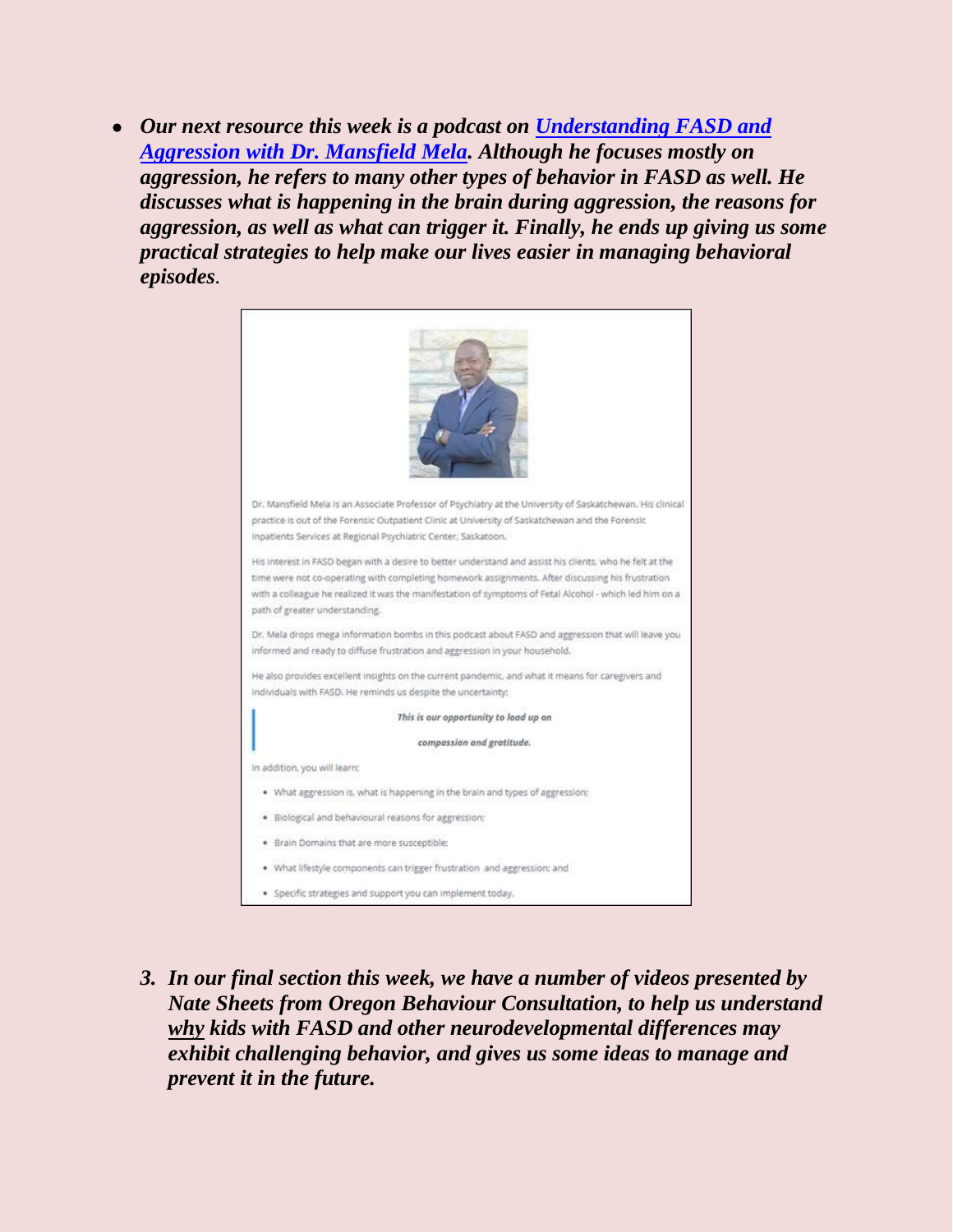- *In our first video, ["Why Do Kids and Teens Have Challenging](https://www.youtube.com/watch?v=LvVzfD5xseE)  [Behaviours?"](https://www.youtube.com/watch?v=LvVzfD5xseE), Nate explains the importance of understanding that often challenging behaviours are not actually a willful or intentional effort by the child to be "difficult", but rather may be the result of not having the cognitive skills needed to be successful in that moment, and that sometimes traditional parenting approaches that many of us are familiar with (like time-outs), may not be as effective for kids whose brains work differently. In this next video, he reminds us that sometimes we as parents, caregivers, and educators may have [Unreasonable Expectations](https://www.youtube.com/watch?v=UdDNKIvZ2oM) of what our child is capable of in a particular moment, and also points out that this can vary depending on the day, the environment, or how the preceding part of that day has been for the child our youth.*
- *Now that we have a better understanding of why challenging behaviours might occur, in this next video, Nate introduces the concept of [Cognitive](https://www.youtube.com/watch?v=u3GxwPbJFoQ)  [Supports,](https://www.youtube.com/watch?v=u3GxwPbJFoQ) to understand which cognitive skills might already be more challenging for individuals with FASD resulting in undesired behaviour, and how we can better support them in the future to have a more successful outcome for both the child and the parent. Another strategy discussed by Nate Sheets is providing [Cognitive Support With Schedules.](https://www.youtube.com/watch?v=hIM4iOVkJxY) We have put together a couple of tip sheets (below) to highlight some of these cognitive supports.*